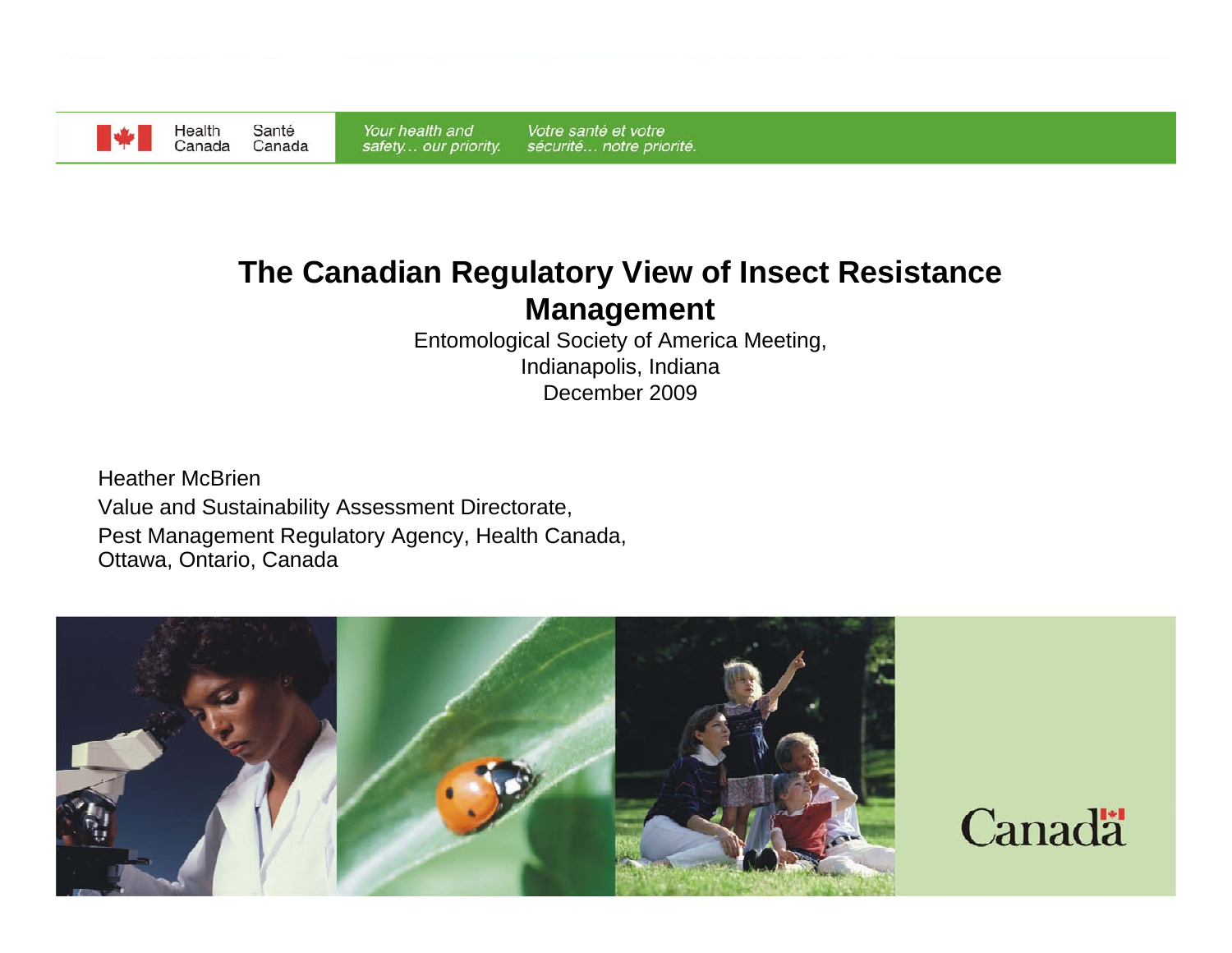### **Overview**

- Pest Management Regulatory Agency (PMRA): Canadian regulatory framework
- Sources of resistance risk
- $\bullet$ Regulatory Activities at PMRA
- $\bullet$ Regulatory options and potential solutions

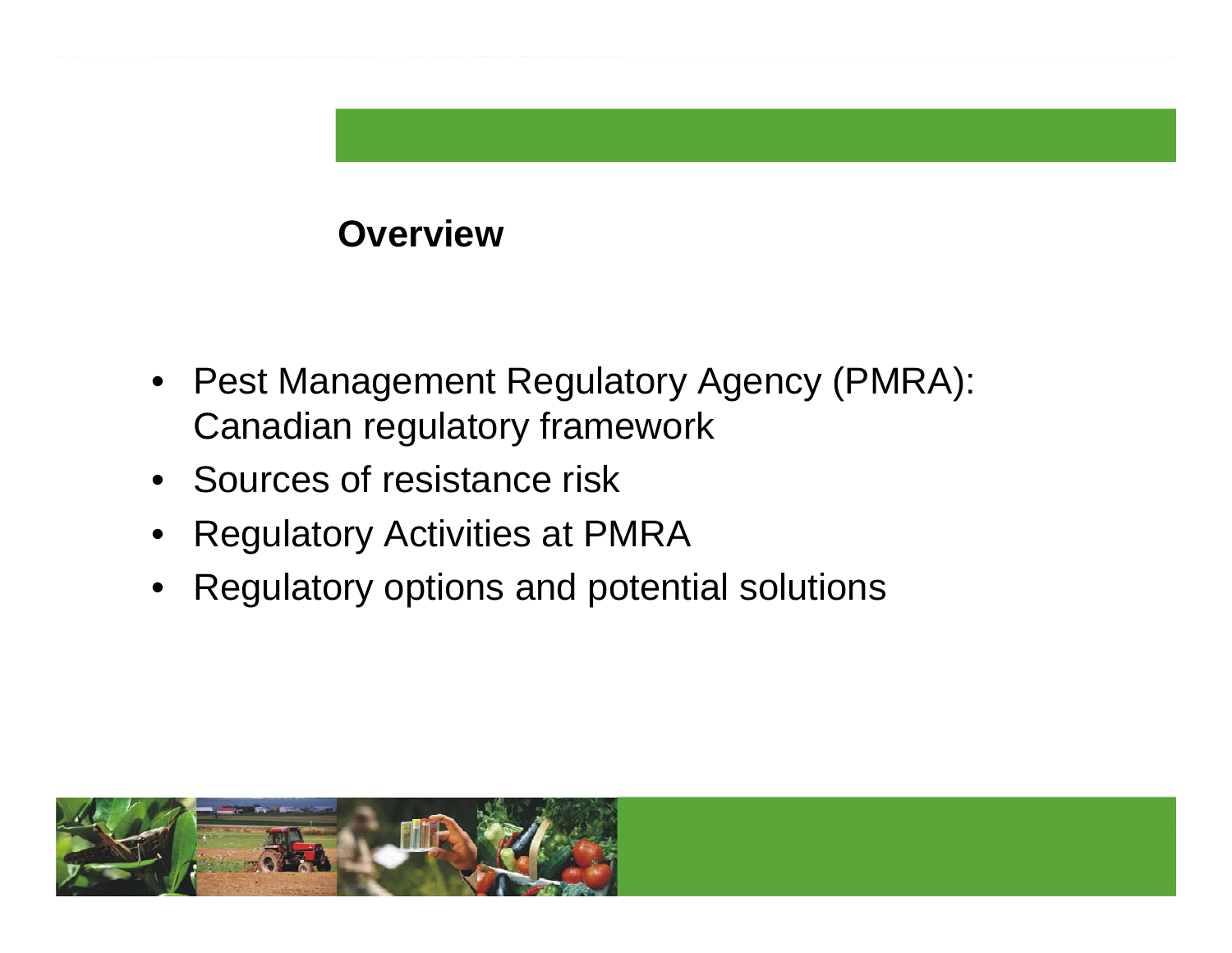# **Canadian Regulatory Framework**

- • Regulation of pest control products in Canada: Health Canada's Pest Management Regulatory Agency (PMRA)
- Pest Control Products Act:
	- Prevent unacceptable risks to people and the environment from the use of pest control products
	- Ensure that pest control products have acceptable value

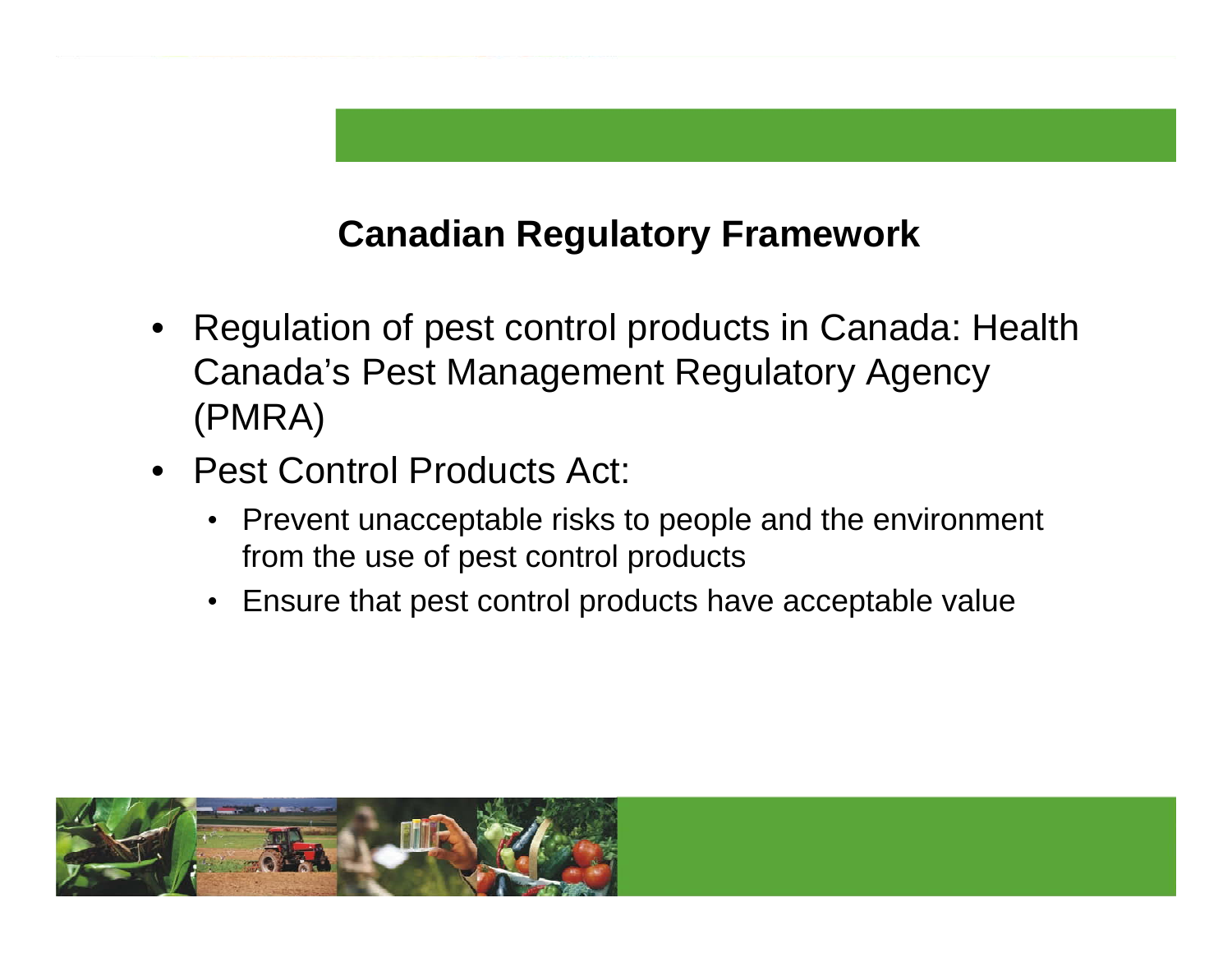# **Value Assessment (PMRA)**

- Includes assessment of efficacy, adverse effects on crop/site, contribution to sustainability, and related social or economic impacts
- Ensures that appropriate application rates and use directions are on the product label
- Value and Sustainability Assessment Directorate

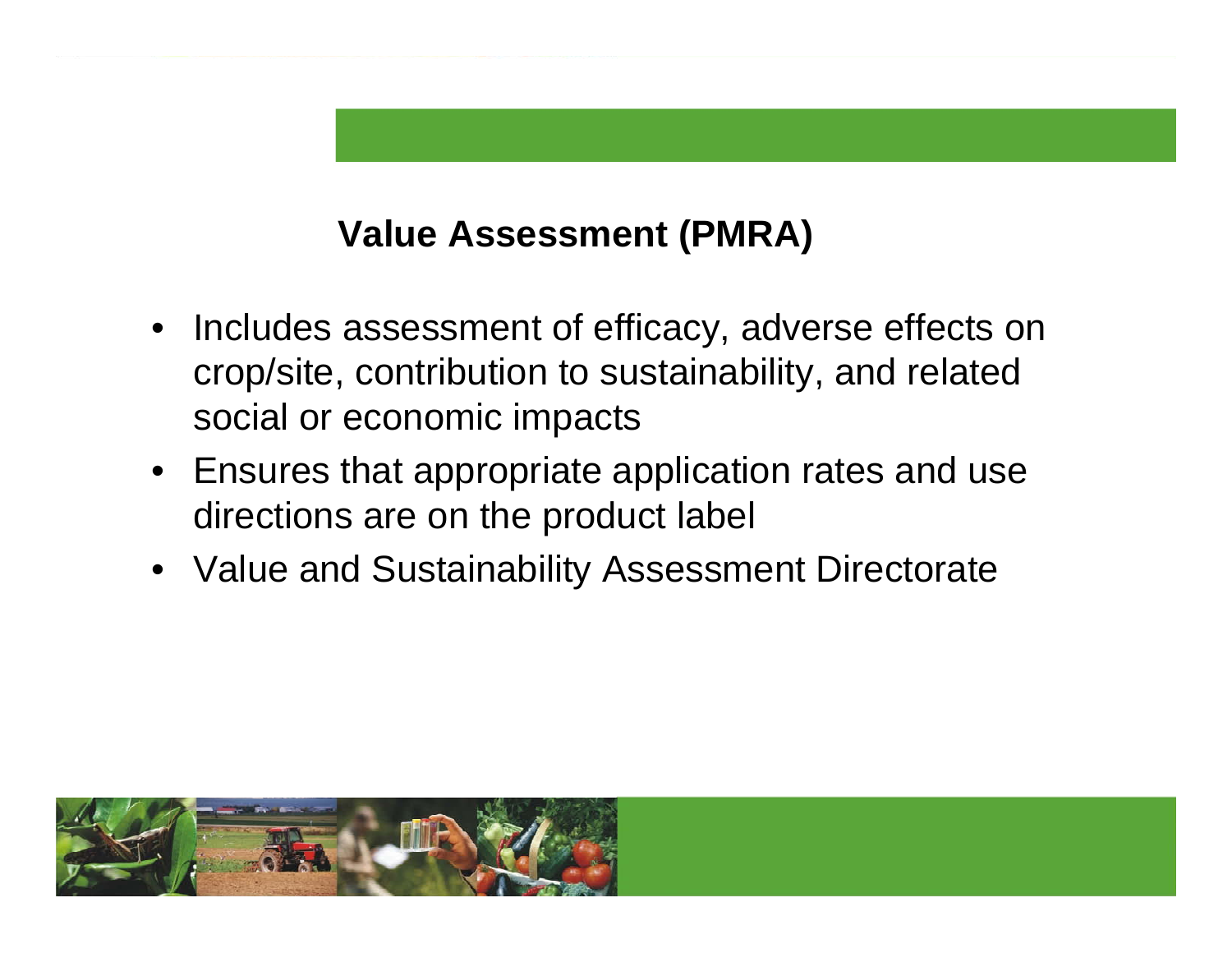# **Evaluation of Resistance Risk and Resistance Management at PMRA**

- Evaluated in the context of sustainability
- Considered when application rates, application frequencies, and timing of applications are assessed

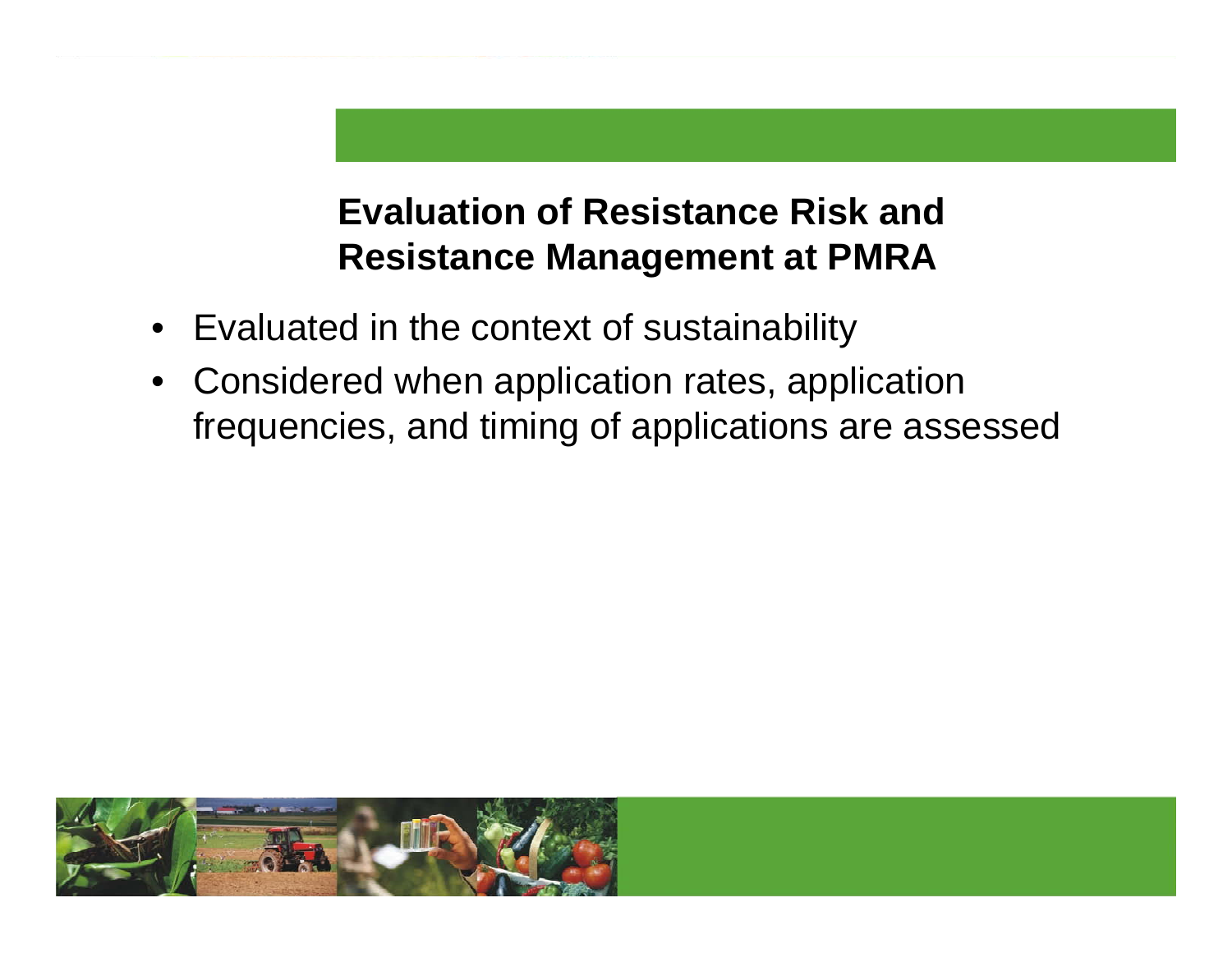## **Sources of Resistance Risk**

- Inherent risk factors: due to the interaction between the pest and the pesticide
- Agronomic risks: associated with how the product is used

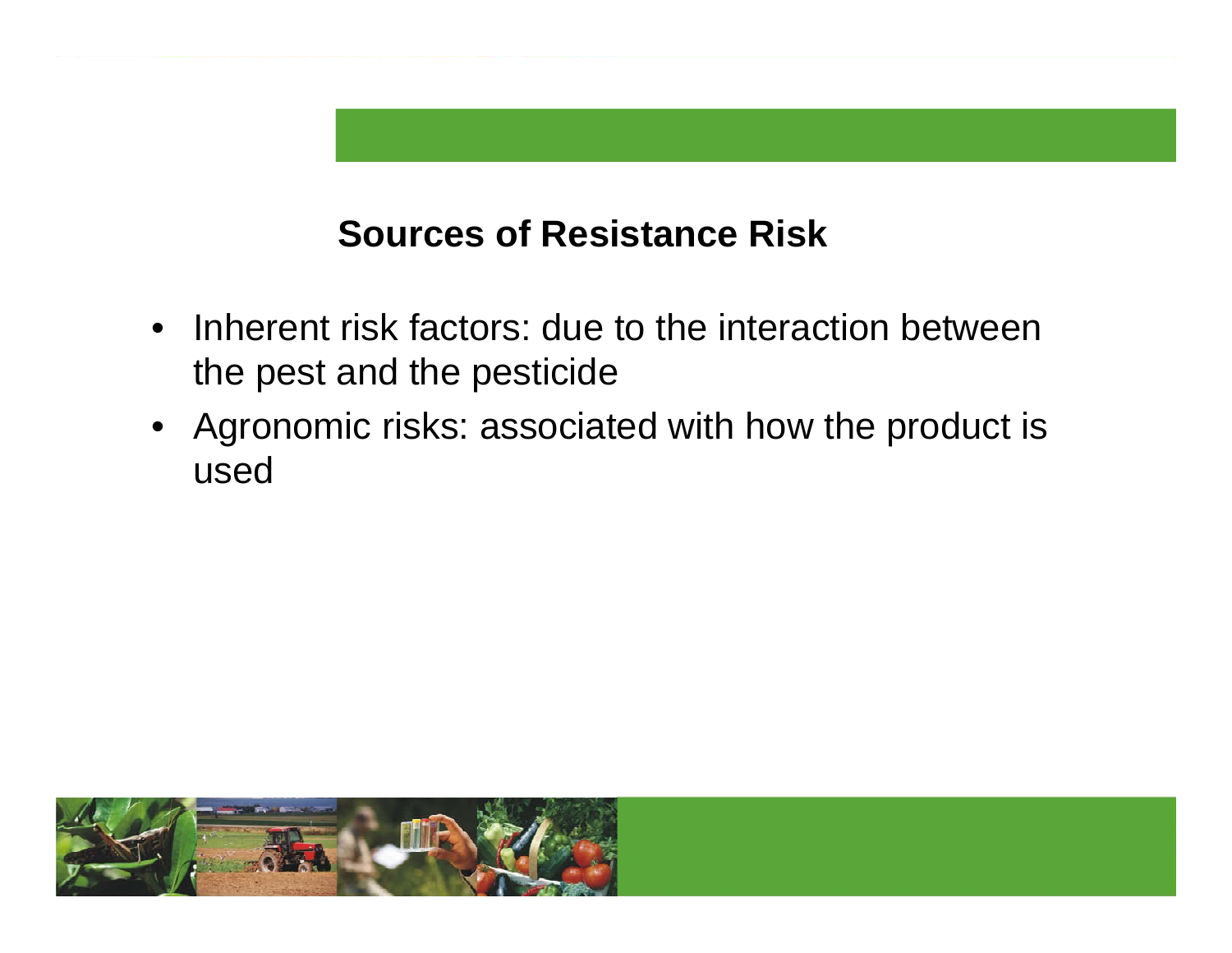### **Inherent Risk Factors**

- Pesticide-Associated Risks:
	- Mode of action
	- Persistence of activity
	- Ease of metabolism of the pesticide

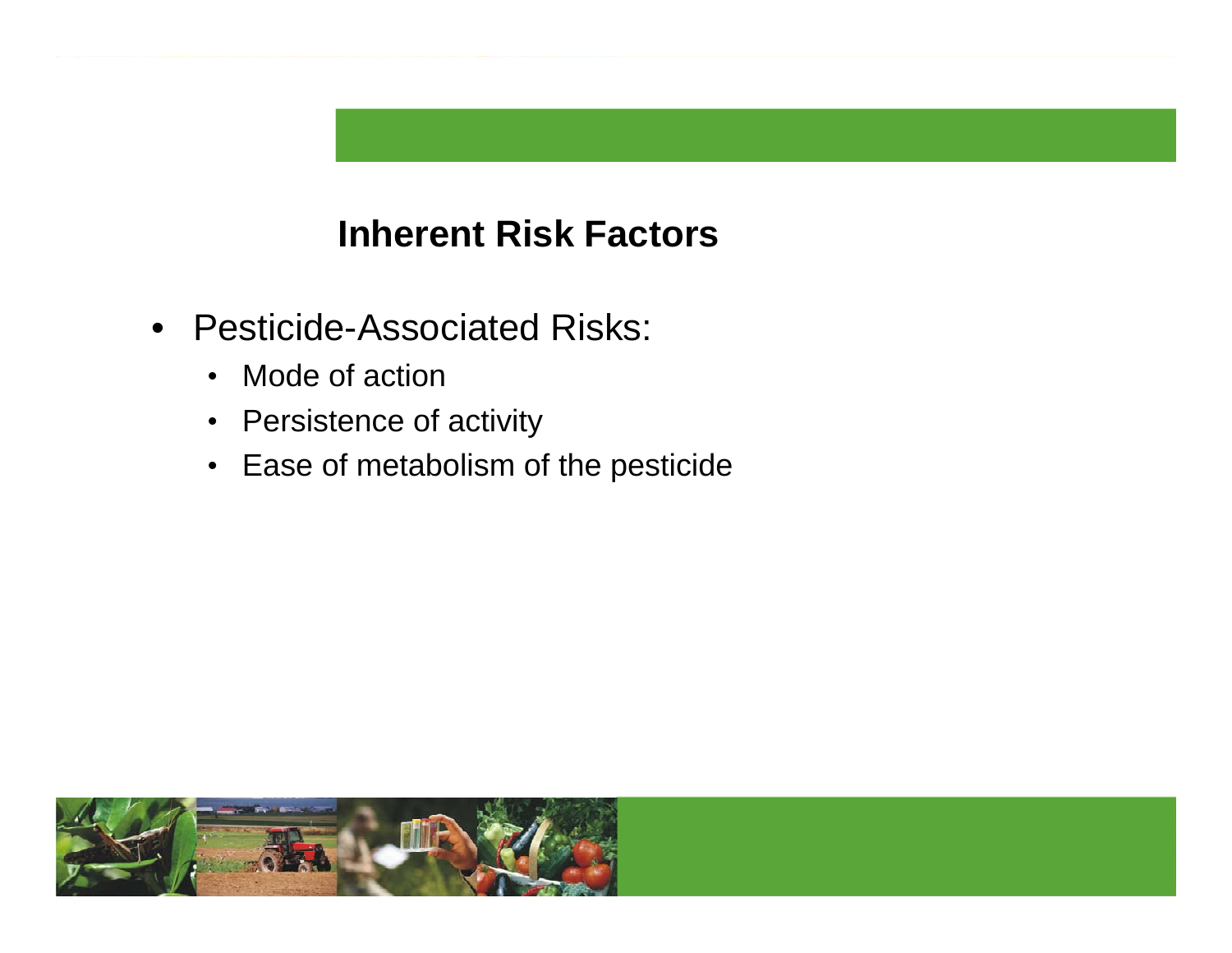### **Inherent Risk Factors**

- Pest-Associated Risks:
	- Generation time
	- Fecundity and distribution of progeny
	- Pest dispersal
	- Underlying genetics that confer resistance
	- Fitness of resistant individuals

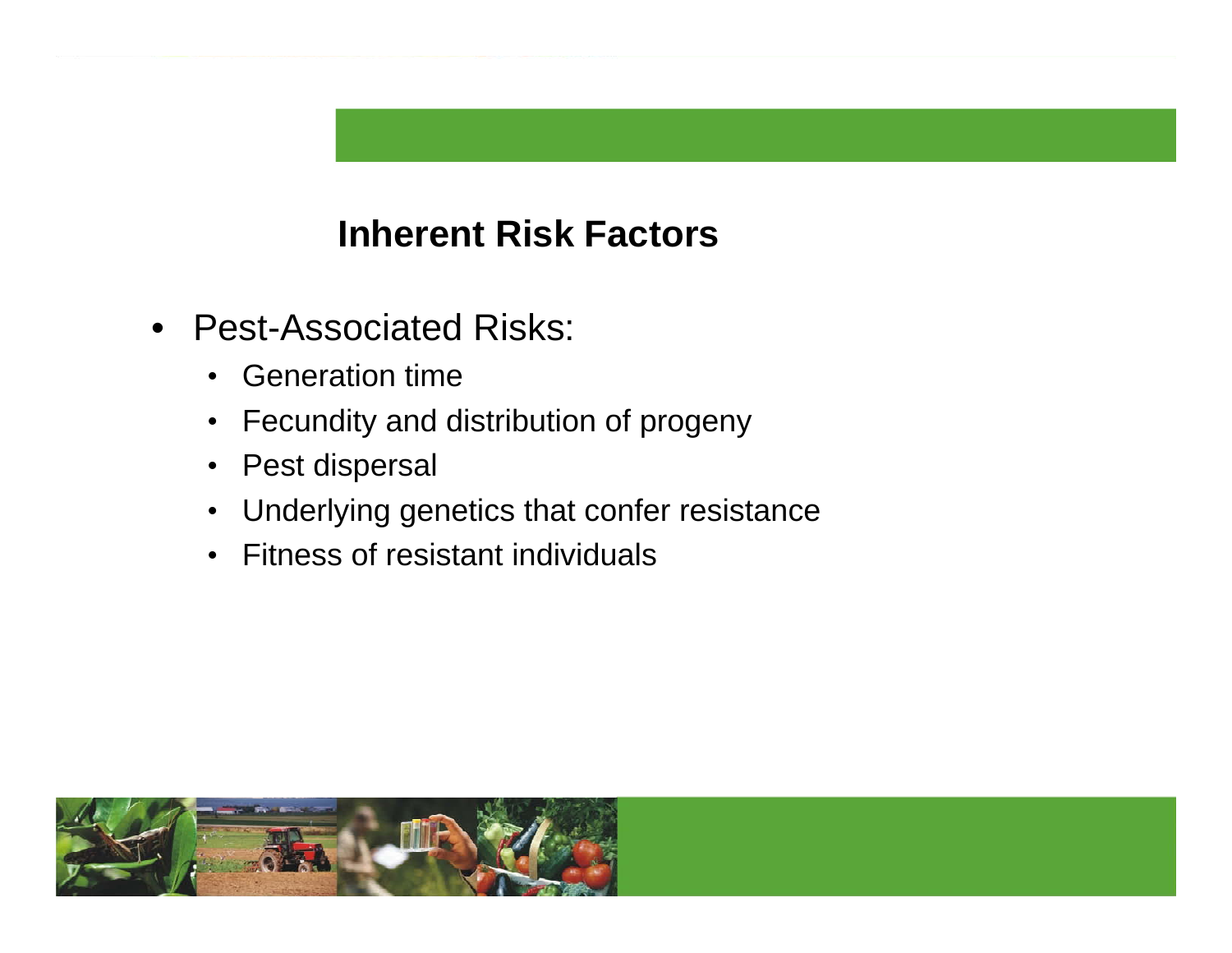# **Agronomic Risk Factors**

- Application rates
- •Number of applications per season
- $\bullet$ Number of sequential applications
- •Crop production system
- •Geographical isolation of pest
- $\bullet$ Rotation of products with alternative modes of action
- $\bullet$  Use of complimentary pest control practices (e.g., cultural controls)

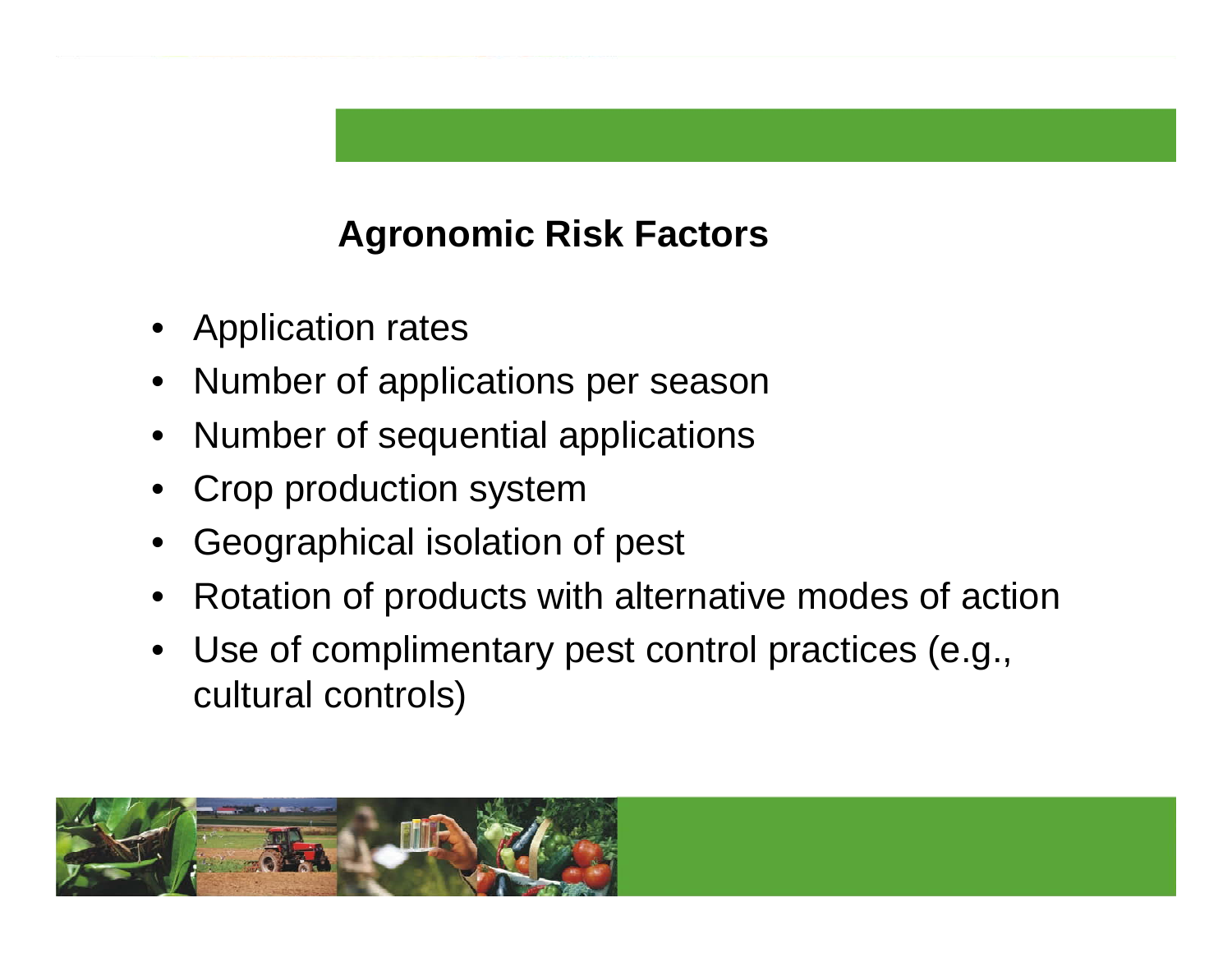# **Regulatory Strategies for Resistance Management at PMRA**

- • Regulators can influence a subset of the agronomic sources of resistance risk
- This is mainly limited to the regulatory process and can be achieved through labelling

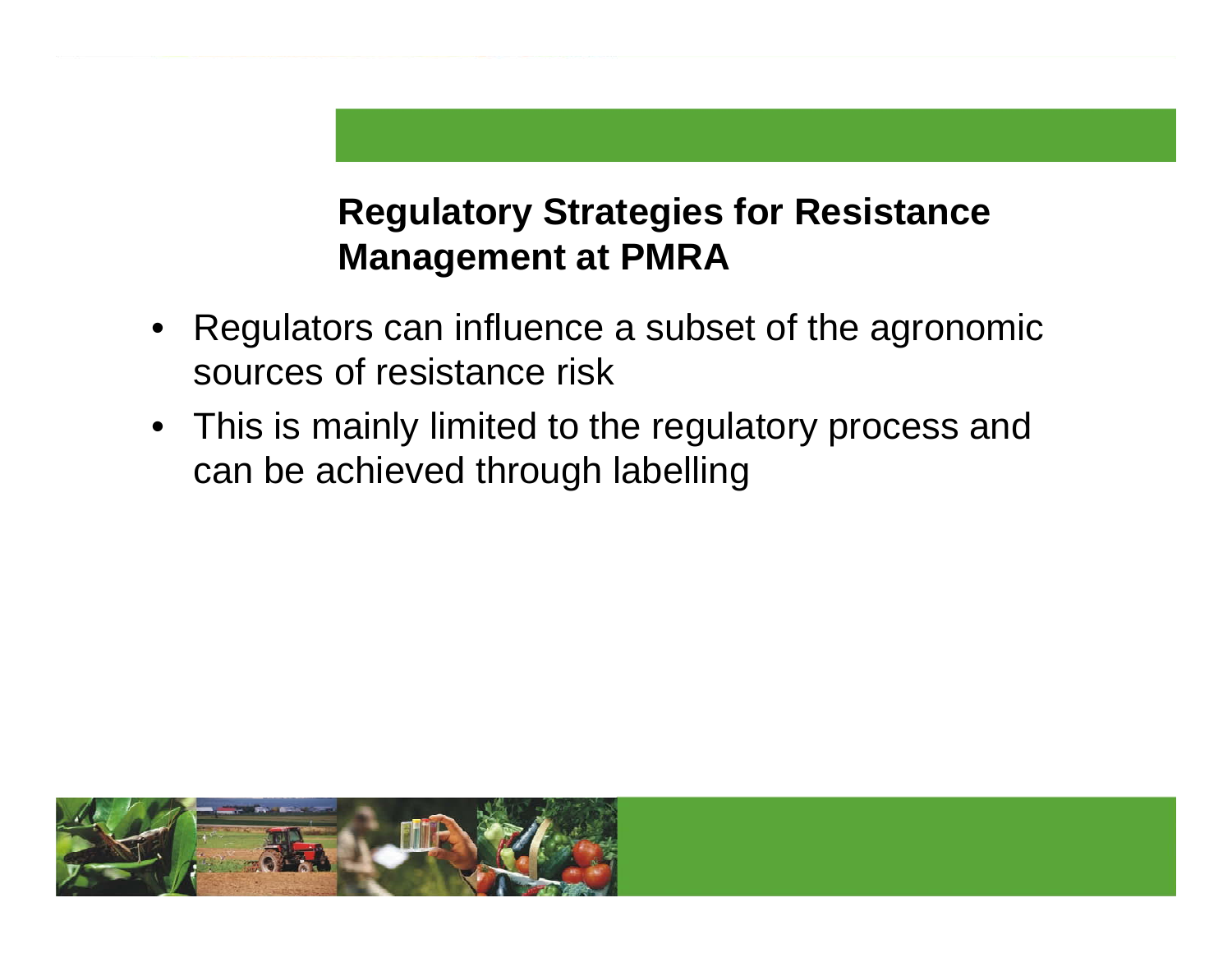### **Value Considerations**

- What are the registered alternative active ingredients/modes of action?
- What is the inherent risk relative to the active ingredient?
- What is the inherent risk relative to the target pest?
- What is the agronomic risk relative to the proposed use directions?

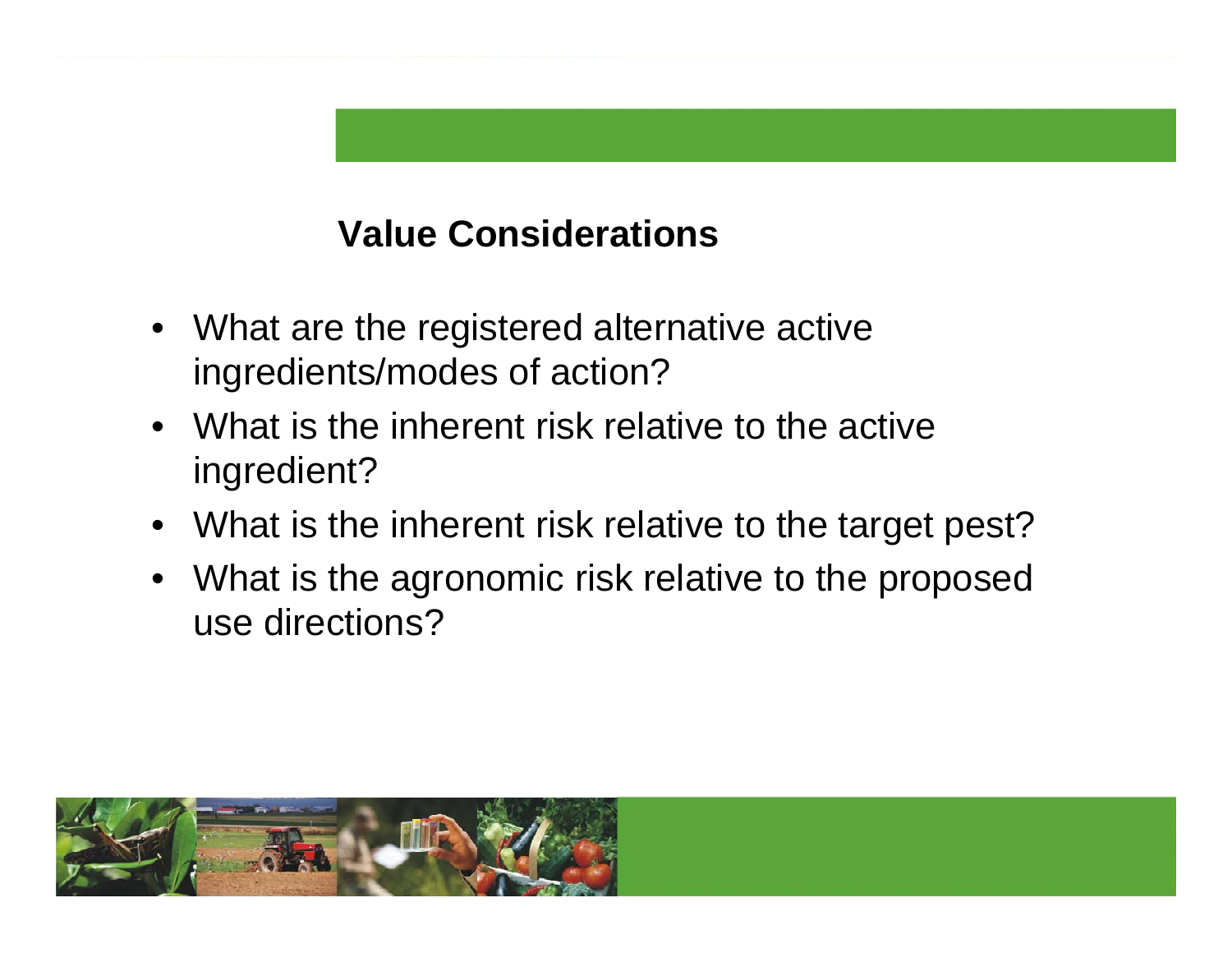# **Mitigation of Resistance Risks Through Labelling**

- $\bullet$  Revision of use directions, where appropriate
	- •Application rate
	- •Application timing
	- •Number of applications per season
	- •Number of sequential applications
	- • Require tank mixes or mode of action rotation in sequential applications
- •Resistance management labelling

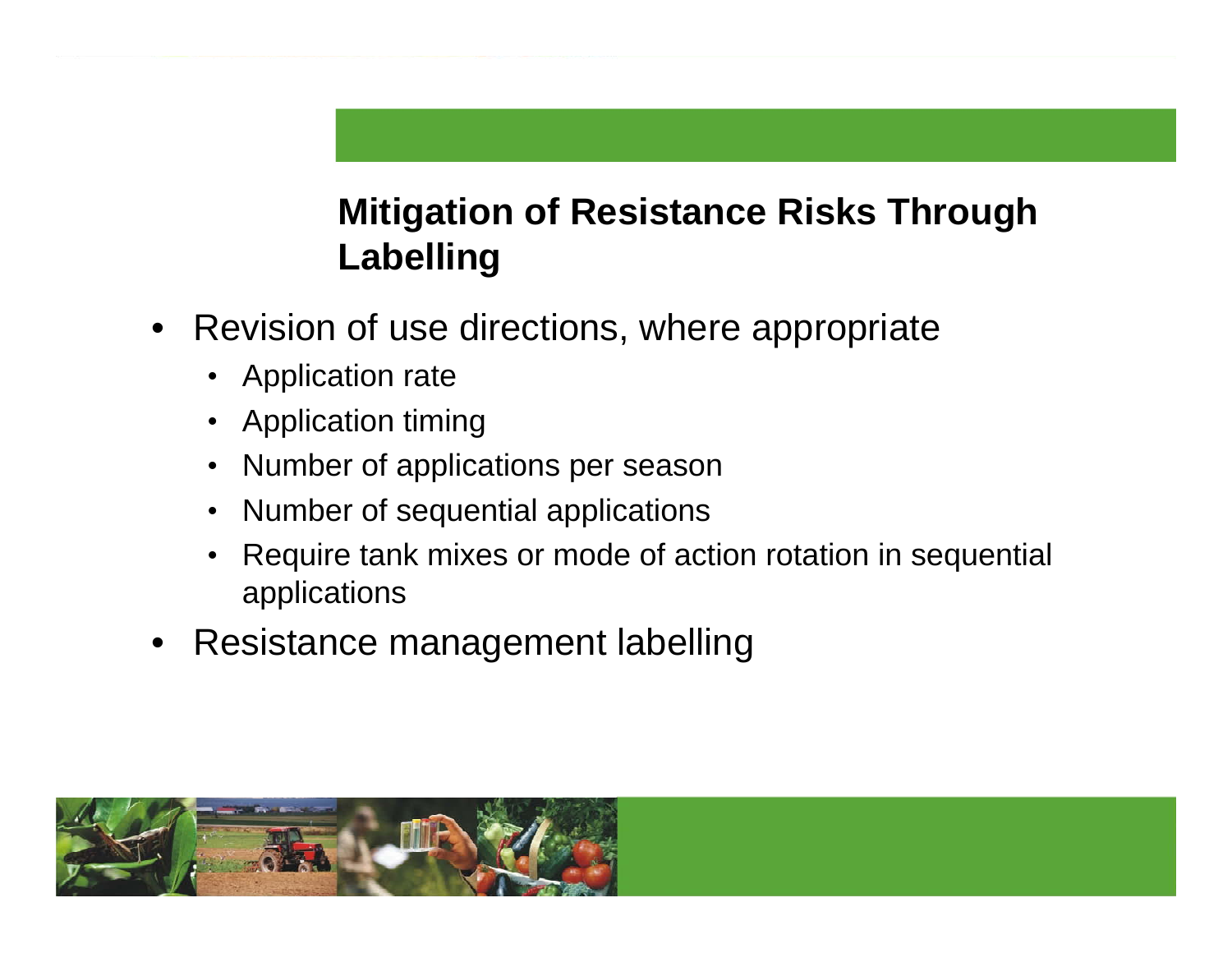# **PMRA Regulatory Directive DIR99-06**

- Voluntary Pesticide Resistance Management Labelling Based on Target Mode of Action (DIR99- 06)
- Developed and published in parallel with the Office of Pesticide Programs of the United States Environmental Protection Agency (Pesticide Registration Notice 2001-05)

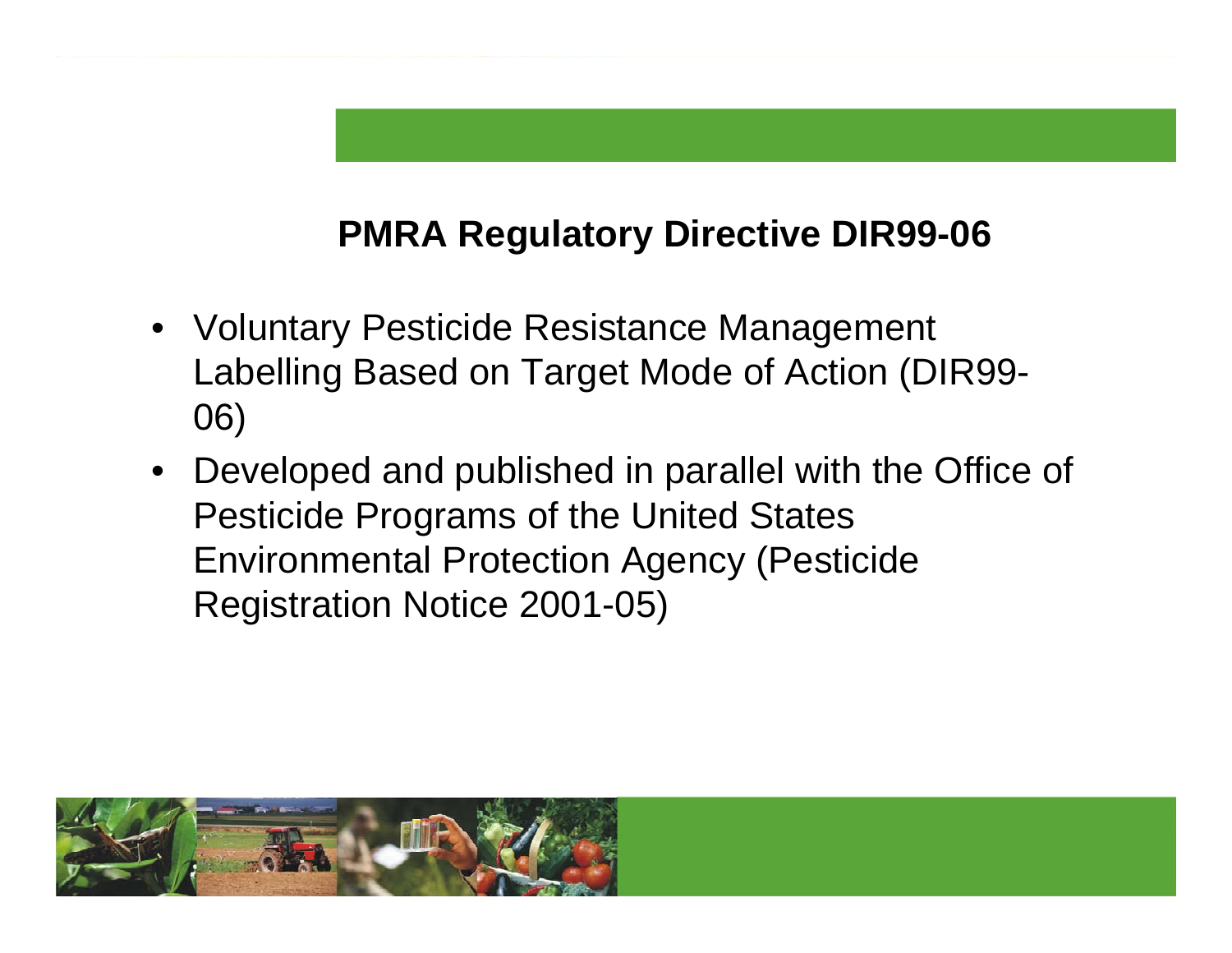# **PMRA DIR99-06**

- Identifies a standard format for displaying group identification symbols on new and existing product labels
- $\bullet$  Includes guidance on resistance management wording to include in the use directions
- Applied to commercial class pesticides

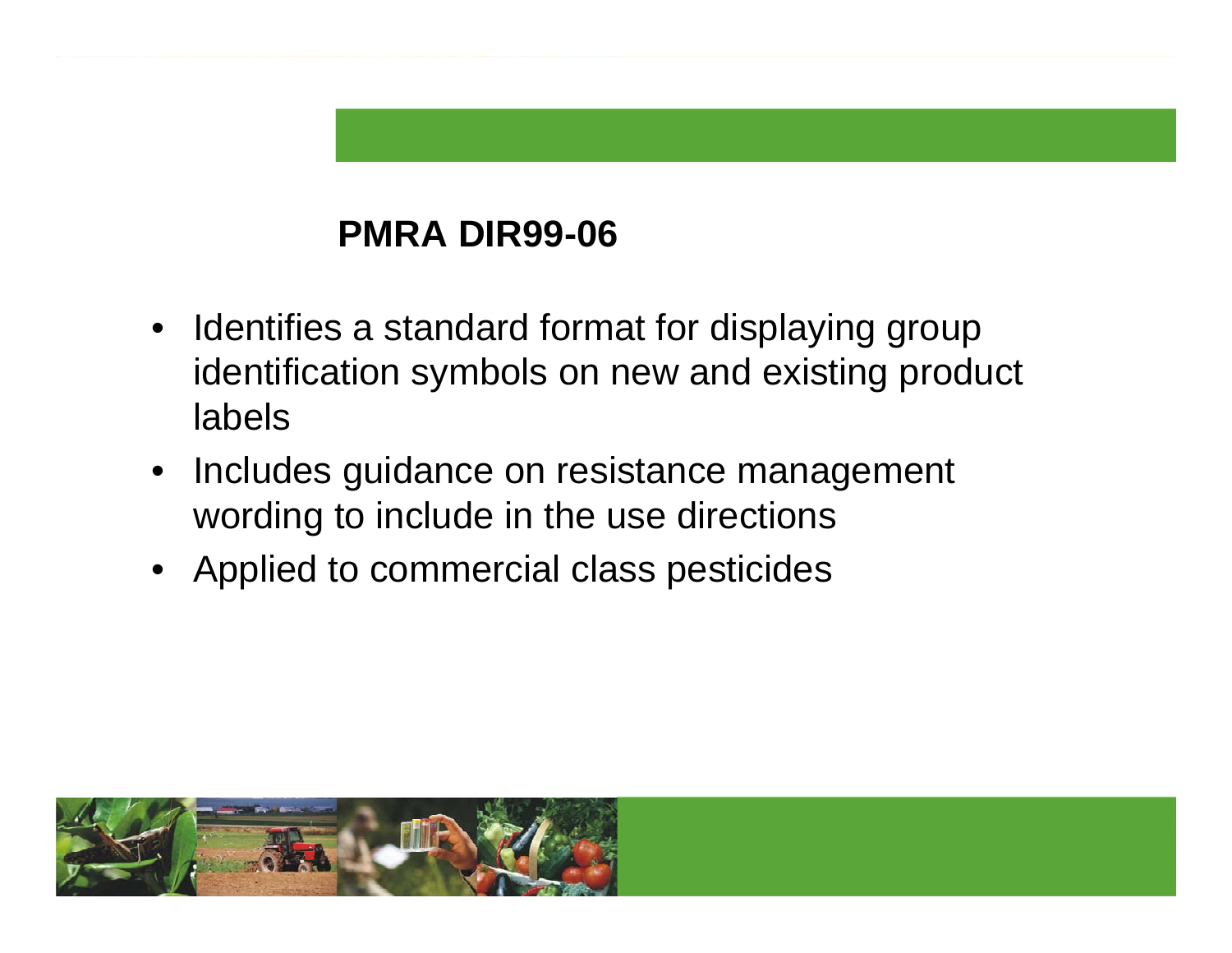# **Regulatory Activities at PMRA**

- •Update DIR99-06
- • Registration of new modes of action: through global and joint reviews and through other registration processes (e.g. minor use)
- Discussion and collaborative efforts at provincial, national and international level

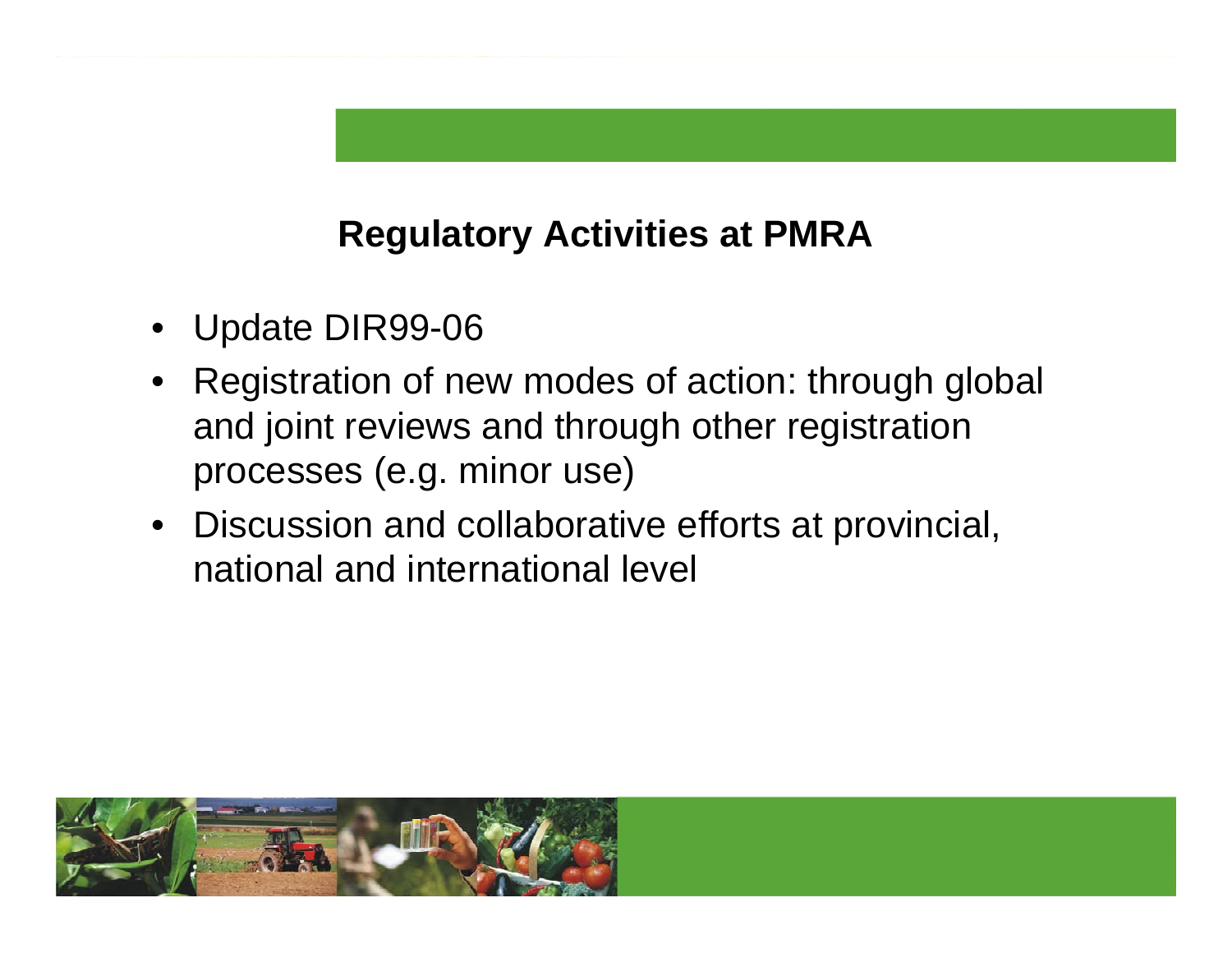# **Resistance Management Opportunities**

- Work in partnership with researchers, extension specialists, industry and growers
- $\bullet$  Ensure that product labels are being read and understood
- Ensure that regulatory recommendations are consistent with best practices for resistance management
- Encourage good product stewardship

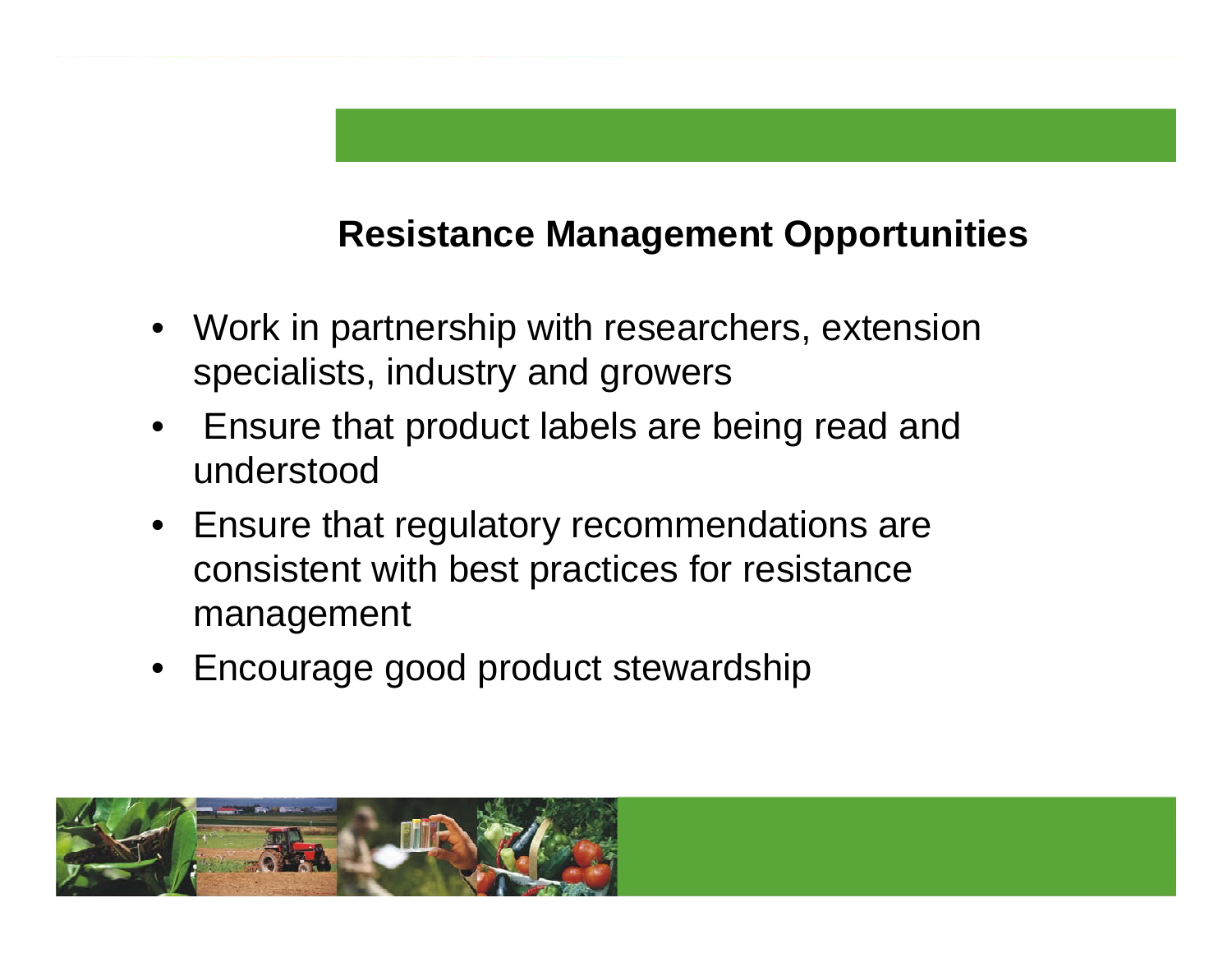### **Pest Resistance Management Workshop**

- February 2008, Ottawa, Canada
- $\bullet$ Collaborative effort between Crop Life and PMRA
- Participant-driven program
	- •Government
	- •**Industry**
	- •Academia

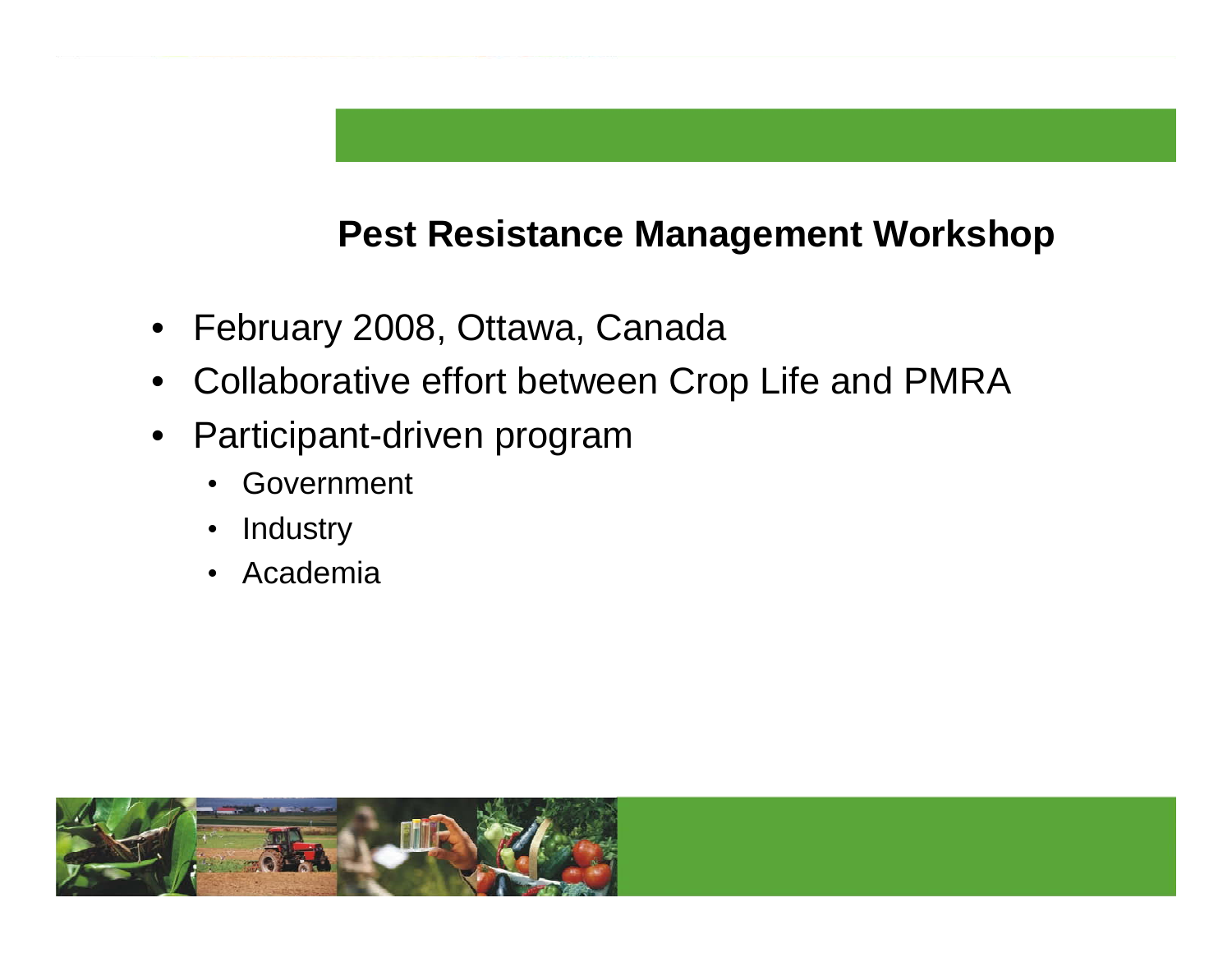# **Resistance Management Recommendations from Workshop:**

- Enhance definition of roles and responsibilities of stakeholders
- Regional approach
- •Increase number of available modes of action
- $\bullet$ Monitor to delay the onset of resistance
- •Improve awareness of IRM through education
- Ensure users are aware of resistance management strategies

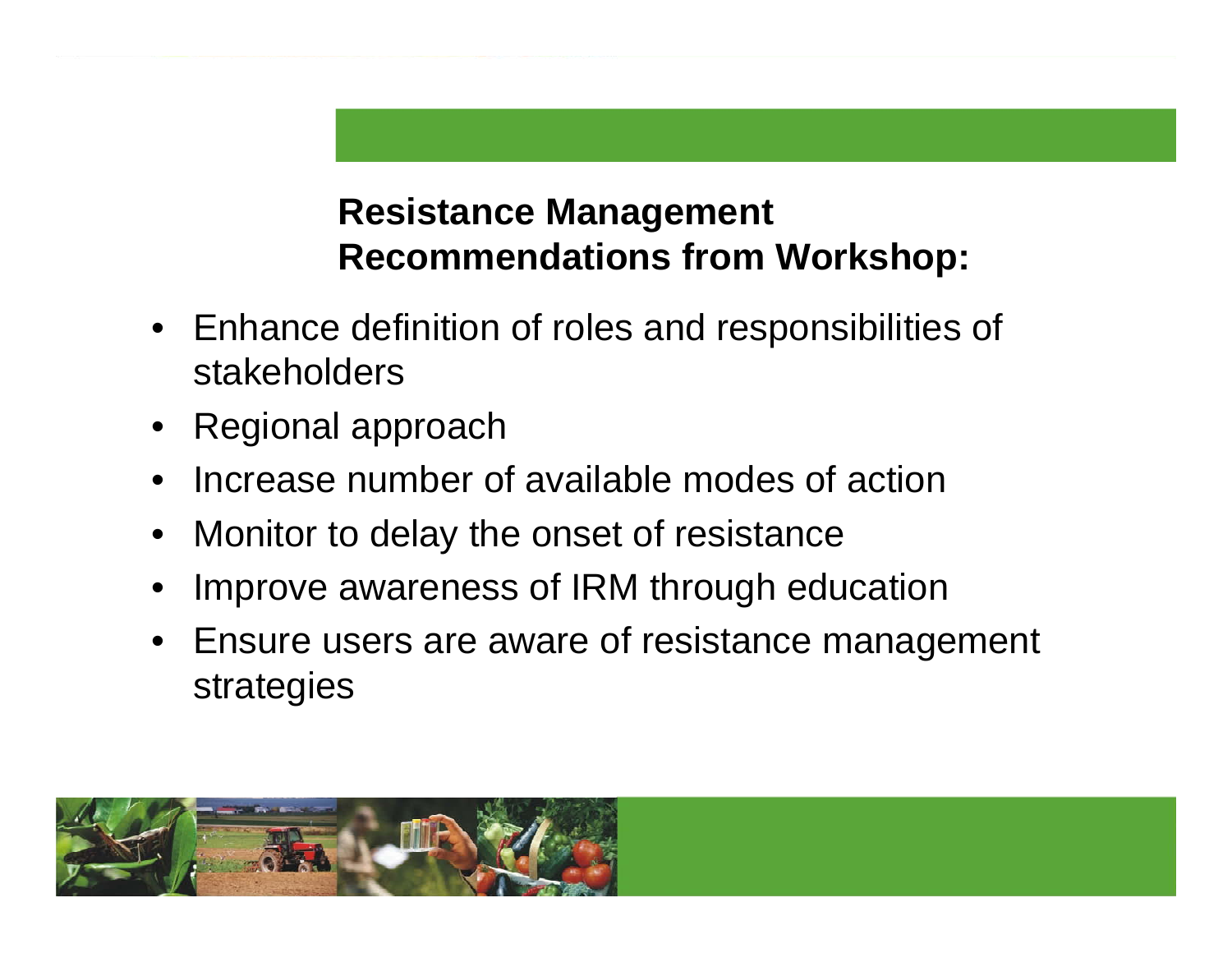# **NAFTA Meeting: Ottawa, December 2009**

- NAFTA Technical Working Group on Pesticides
- $\bullet$  Break-out Group discussion on pesticide resistance: issues and strategies for management
- Resistance management from perspective of regulatory agencies, extension/academia, industry, and growers/users
- What role(s) should each play in resistance management?

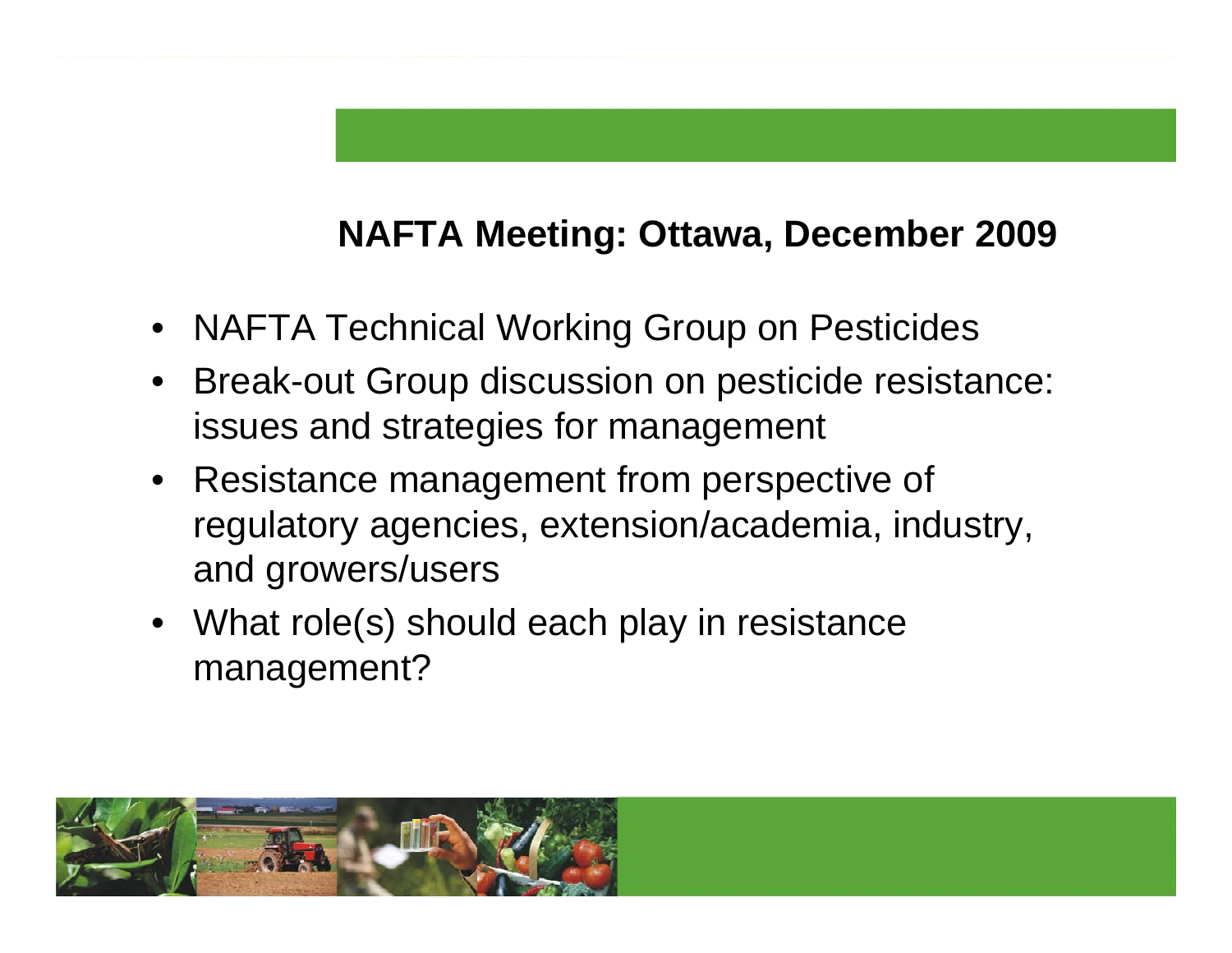# **Ongoing Challenges**

- Potential lack of alternative chemistries for rotation
	- impact of re-evaluation
	- difficulty in finding new chemistries
- Increase in practices that could favour development of resistance
	- short or inappropriate crop rotations
	- •below-label application rates
	- pesticide use for non-pesticidal purposes
- Using the easy solution
- Education